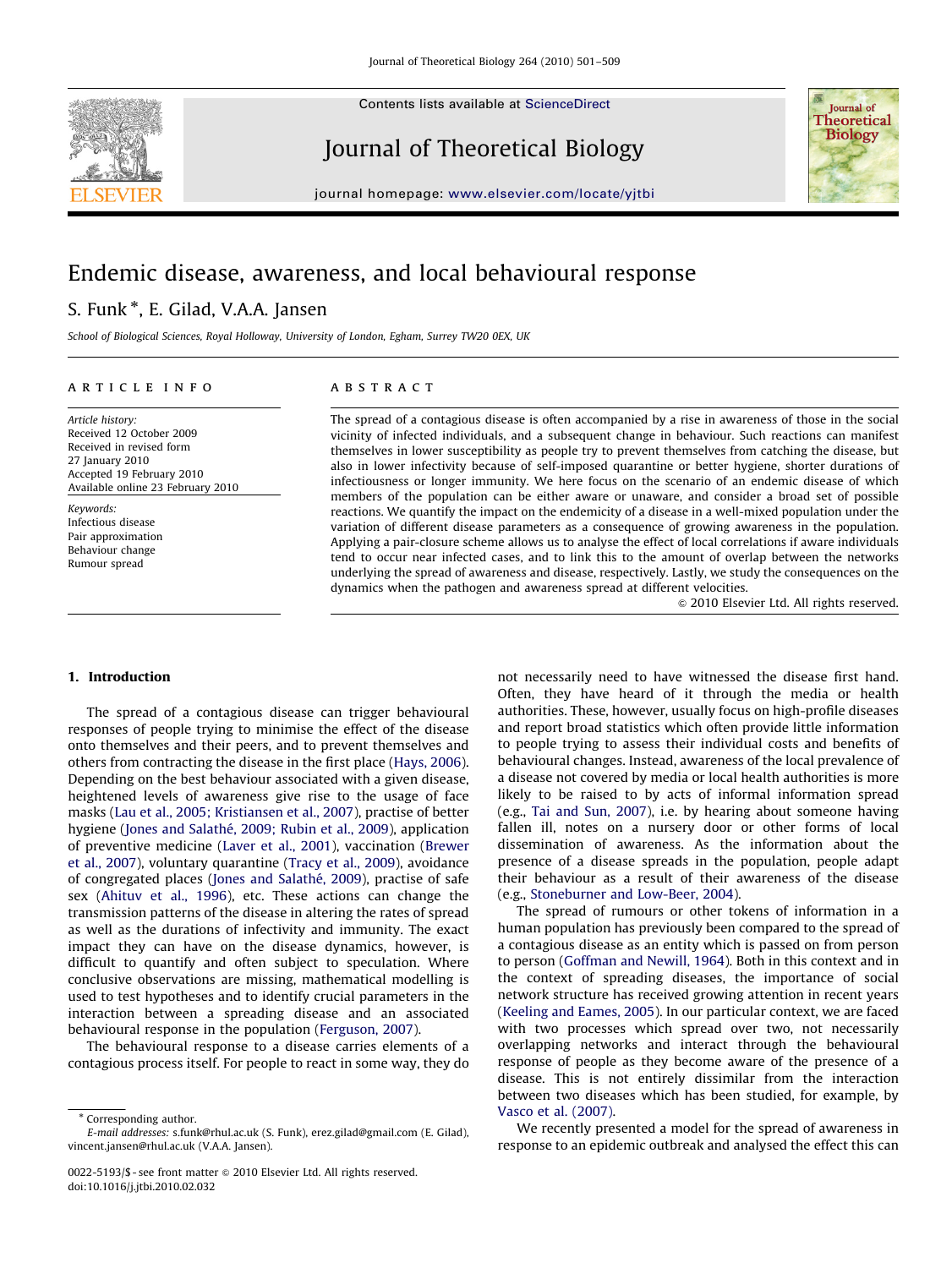have on the outbreak [\(Funk et al., 2009](#page-8-0)). Here, we expand on that idea to study a simplified model of the interaction between local behavioural response and endemic disease. We map the model we introduced previously to a model which knows just two states of awareness—aware and unaware. This allows us to apply a systematic treatment to distinguish between the impact of spreading awareness on the initial phase of an outbreak of a contagious disease and the long-term impacts on the establishment of the disease, and to ask what happens under different types of behavioural change.

In the following, we introduce the model and study it in a wellmixed population, before considering the impact of local correlations using a pair approximation. All methods employed in this work are deterministic in nature, which makes them a good approximation only if infection is abundant enough to make stochastic extinction very unlikely. Therefore, we focus here on endemic disease which, once established, is present in a substantial fraction of the population. To assess the remaining effect of stochasticity, we compare the results with an equivalent stochastic model on a network.

## 2. The model

We divide our model population into two compartments: aware (labelled +) and unaware ( – ). Awareness spreads within the population analogously to an SIS (Susceptible-Infected-Susceptible) model, in that awareness is spread from the aware to the unaware part of the population at rate  $\alpha$  and lost again or forgotten with rate  $\lambda$ .

We overlay the model for the spread of awareness with a standard SIRS (Susceptible-Infected-Recovered-Susceptible) model for endemic disease (see, e.g., [Anderson and May, 1991](#page-8-0)), with associated rates of infection  $\beta$ , recovery  $\gamma$  and loss of immunity  $\delta$ . In total, we therefore end up with six distinct compartments:

| S.      | Susceptible unaware |
|---------|---------------------|
| L       | Infected unaware    |
| R       | Recovered unaware   |
| $S_{+}$ | Susceptible aware   |
| $I_{+}$ | Infected aware      |
| R.      | Recovered aware     |

According to whether an individual is aware or unaware, we examine a variety of consequences on behaviour and, consequently, the disease progression with respect to that individual. In addition to reduced susceptibility as a consequence of protective behaviour adopted in a state of greater alert, we study the impact of reduced infectiousness of infected individuals as they become aware of carrying the disease and voluntarily reduce their number of contacts or take medication which reduces their infectiveness. If we denote the infection rate in an unaware population with  $\beta$ , the reduction in infectivity by a factor  $0 < \sigma_I < 1$  and the reduction in susceptibility by a factor  $0 < \sigma_S < 1$ , we end up with four different infection rates depending on the awareness of the susceptible and infected individuals in contact:

- $\beta$  Infection rate from unaware infected to unaware susceptible
- $\sigma_S \beta$  Infection rate from unaware infected to aware susceptible
- $\sigma_I \beta$  Infection rate from aware infected to unaware susceptible
- $\sigma_S\sigma_I\beta$  Infection rate from aware infected to aware susceptible

Generally, the combined effect of reduced susceptibility and infectiousness on the infection rate from aware infected to aware susceptibles does not need to be multiplicative, but could be a more general  $\sigma_{SI}$ . Here, however, for the purpose of being able to treat the two effects of reduced susceptibility and reduced infectiousness separately, we decided to regard them as independent effects on the infection rate, so that  $\sigma_{SI} = \sigma_S \sigma_I$ .

The model, in principle, also covers the scenario in which infectivity or susceptibility is increased by awareness (i.e.,  $\sigma$ <sub>I</sub> > 1 or  $\sigma_s > 1$ ). Although we do not expect this to be a common scenario, and it is beyond the scope of this paper, it is more than a theoretical possibility and could be encountered, for instance, in risk-seeking behaviour, such as deliberate contacts between infected with uninfected individuals in communities where HIV is highly prevalent ([Berg, 2009\)](#page-8-0), or in the increased movement of livestock in anticipation of a ban on movement, in the presence of a zoonosis.

In addition to modifying the infection rates, we study the case where awareness changes the duration of infection as people take medication or take other measures to recover more quickly. Denoting the reduction in the duration of infection with  $\varepsilon^{-1}$  leads to the modified recovery rates:

|                 | Recovery rate of unaware infected |
|-----------------|-----------------------------------|
| $\varepsilon$ ν | Recovery rate of aware infected   |

We also allow the duration of immunity to be multiplied by a factor  $\phi^{-1}$  for people who are aware of the presence of the disease, caused, for example, by continued medication or renewal of vaccination. The resulting modified rates of loss of immunity are:

|              | Rate immunity loss of unaware recovered  |
|--------------|------------------------------------------|
| $\phi\delta$ | Rate of immunity loss of aware recovered |

This sums up the parameters of the modified SIRS model, and the way they change according to whether someone is aware or not. As mentioned above, awareness has its own dynamics governed by the following rates:

| $\gamma$ | Rate of awareness spread |
|----------|--------------------------|
|          | Rate of awareness loss   |

Lastly, the presence of awareness is coupled to the presence of the disease by a transition of rate  $\omega$  at which those unaware and infected become aware without contact to others. These are the sources of awareness.

| $\omega$ | Rate of infected becoming aware |
|----------|---------------------------------|
|          |                                 |

All compartments and the transitions between them are summarised in [Fig. 1](#page-2-0).

## 3. Mean-field analysis

Under the assumption of a well-mixed population, interactions between the different compartments happen completely at random, and rates of change are therefore proportional to the total number of individuals in the different compartments. Denoting with  $N_+ = S_+ + I_+ + R_+$  the aware and with  $N_- = S_- + I_- + R_$ the unaware part of the population of constant size  $N=N_+ + N_$ the dynamics of the spread of awareness is described by the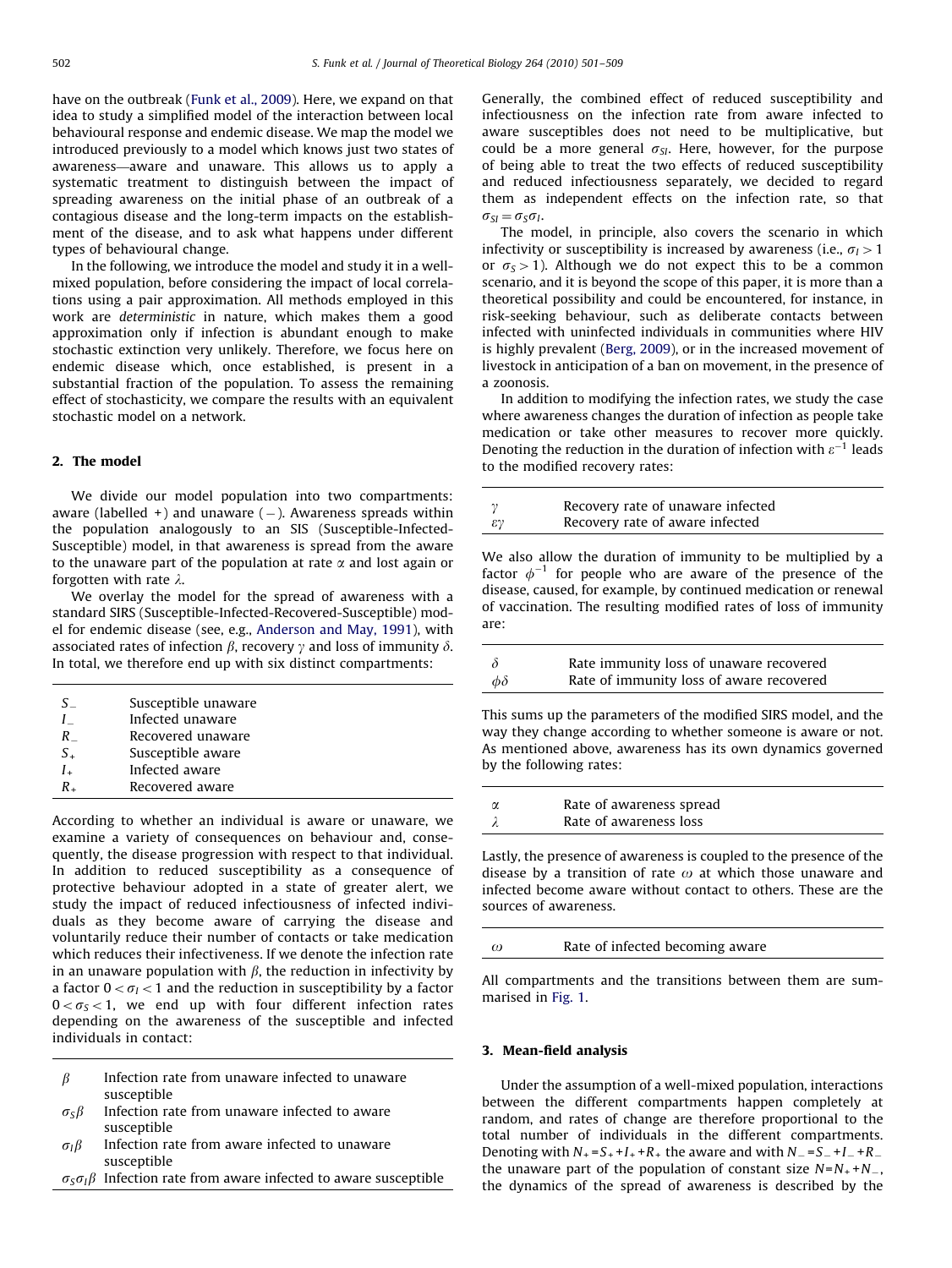<span id="page-2-0"></span>

Fig. 1. Classes and transitions in the model. An arrow stands for "can turn into", with filled arrow caps indicating processes subject to contacts on the disease (solid lines) or awareness (dashed lines) networks. Open arrow caps indicate processes that are not subject to contact.

following ordinary differential equation (ODE):

$$
\dot{N}_{+} = \alpha N_{+} \frac{N_{-}}{N} - \lambda N_{+} + \omega I_{-},
$$
\n(1)

with the equation for N $_{-}$  following trivially from N $_{-}$  +N<sub>+</sub> =N. In the absence of infection (I $_{-}$ =0), the system described by Eq. (1) has two equilibria:

$$
N_{+,1} = 0
$$
 and  $N_{+,2} = (1 - \lambda/\alpha)N,$  (2)

representing situations in which awareness is absent from the population or established in it, respectively. Analogously to the invasion threshold in epidemic models, the stability of the equilibria is determined by the value of the ratio  $R_0^a = \alpha/\lambda$ . If  $R_0^a < 1$ , the unaware equilibrium  $N_{+,1}$  is stable, whereas if  $R_0^a > 1$  it becomes unstable, and the equilibrium  $N_{+2}$  in which with a part of the population is aware acquires stability.  $R_0^a$  therefore acts as a basic reproductive number of awareness, a familiar concept in epidemiology [\(Diekmann and Heesterbeek, 2000\)](#page-8-0).

Combining the model for the spread of awareness with the model for the spread of the disease as given by the SIRS model we end up with a system of six ODEs representing the dynamics of the full system:

$$
\frac{dS_{-}}{dt} = -(I_{-} + \sigma_{I}I_{+})\beta \frac{S_{-}}{N} - \alpha(S_{+} + I_{+} + R_{+})\frac{S_{-}}{N} + \lambda S_{+} + \delta R_{-},
$$
  
\n
$$
\frac{dI_{-}}{dt} = +(I_{-} + \sigma_{I}I_{+})\beta \frac{S_{-}}{N} - \alpha(S_{+} + I_{+} + R_{+})\frac{I_{-}}{N} + \lambda I_{+} - \gamma I_{-} - \omega I_{-},
$$
  
\n
$$
\frac{dR_{-}}{dt} = -\alpha(S_{+} + I_{+} + R_{+})\frac{R_{-}}{N} + \lambda R_{+} - \delta R_{-} + \gamma I_{-},
$$
  
\n
$$
\frac{dS_{+}}{dt} = -(I_{-} + \sigma_{I}I_{+})\sigma_{S}\beta \frac{S_{+}}{N} + \alpha(S_{+} + I_{+} + R_{+})\frac{S_{-}}{N} - \lambda S_{+} + \phi \delta R_{+},
$$
  
\n
$$
\frac{dI_{+}}{dt} = +(I_{-} + \sigma_{I}I_{+})\sigma_{S}\beta \frac{S_{+}}{N} + \alpha(S_{+} + I_{+} + R_{+})\frac{I_{-}}{N} - \lambda I_{+} - \varepsilon \gamma I_{+} + \omega I_{-},
$$

$$
\frac{dR_+}{dt} = +\alpha(S_+ + I_+ + R_+) \frac{R_-}{N} - \lambda R_+ - \phi \delta R_+ + \varepsilon \gamma I_+.
$$
\n(3)

Summation over the disease states of the system to obtain  $\dot{N}_- = \dot{S}_- + \dot{I}_- + \dot{R}_-$  and  $\dot{N}_+ = \dot{S}_+ + \dot{I}_+ + \dot{R}_+$  recovers the dynamics of the spread of awareness as prescribed by Eq. (1), and summing over the information states to obtain  $\dot{S} = \dot{S}_- + \dot{S}_+$ ,  $\dot{I} = \dot{I}_- + \dot{I}_+$  and  $\dot{R} = \dot{R}_{-} + \dot{R}_{+}$  recovers the equations of the classical SIRS model if the disease rates are awareness-independent ( $\sigma_{I} = \sigma_{S} = \varepsilon = \phi = 1$ ). The condition for disease invasion is then fulfilled when the basic reproductive number  $R_0^d = \beta/\gamma$  exceeds 1 (e.g., [Diekmann and](#page-8-0) [Heesterbeek, 2000\)](#page-8-0).

In the full system described by Eqs. (3), we identify four



Fig. 2. Equilibrium structure if disease and awareness spread independently (a), the effect of reduced susceptibility (dashed,  $\sigma_s = 0.5$ ) and infectivity (solid,  $\sigma_l$  = 0.5), and faster recovery (dotted,  $\varepsilon$  = 2) on the epidemic threshold (b) and endemic equilibria of the total number of infected  $I=I_{-}+I_{+}$  at  $R_0^d=1.5$  (c), all in terms of the basic reproductive number of awareness,  $R_0^a$ . The plots are generated by varying  $\alpha$  for fixed  $\lambda = 1$  and  $\omega = 1$ .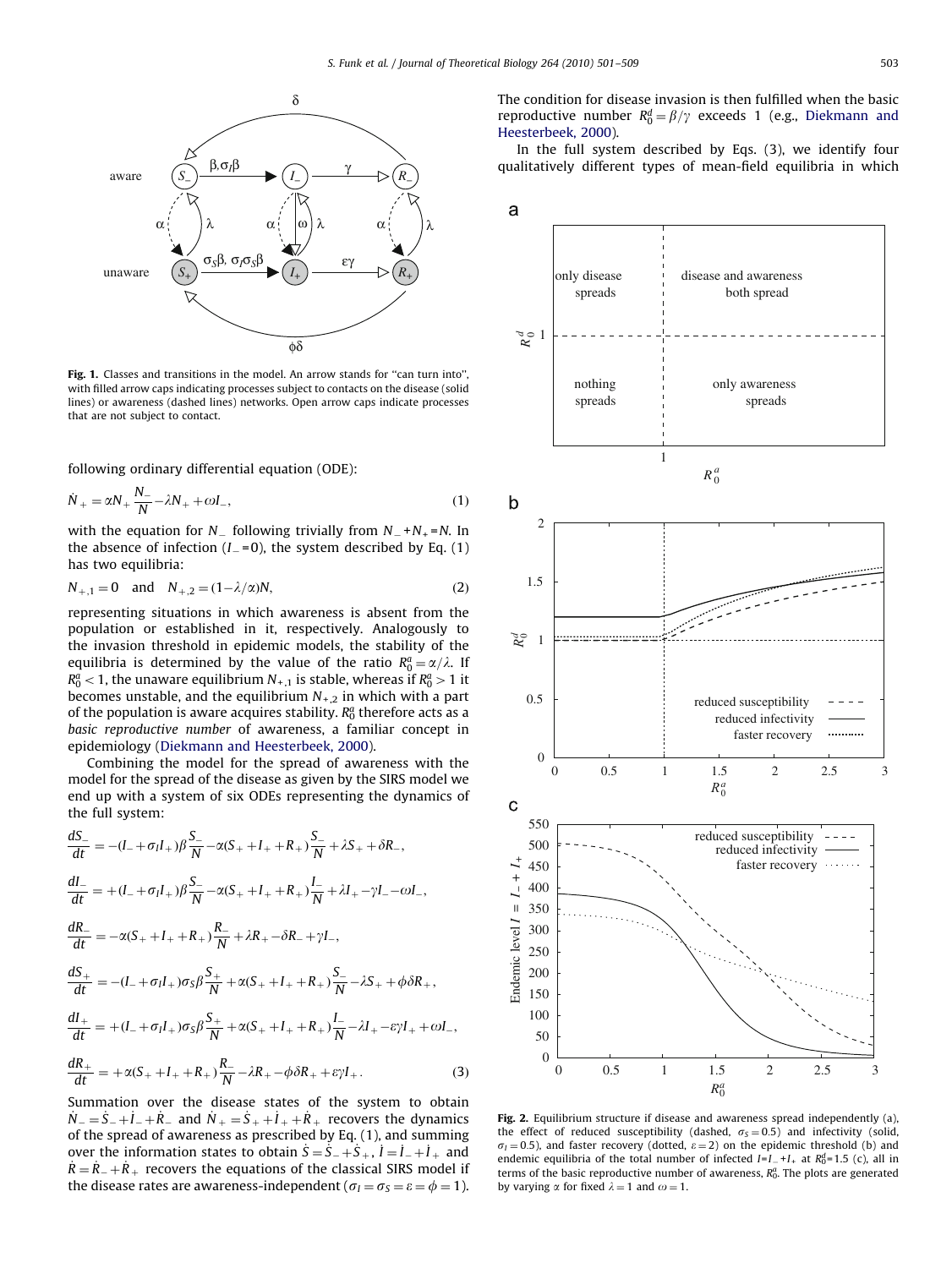either everyone is susceptible and unaware, or any combination of disease and awareness are endemic [\(Fig. 2a](#page-2-0)). If awareness and disease spread completely independently, with awarenessindependent disease transition rates and  $\omega = 0$ , the equilibrium structure is fully determined by the values of the threshold parameters  $R_0^d = \beta/\gamma$  and  $R_0^a = \alpha/\gamma$  which assume the role of the epidemic thresholds for the two different processes.

When the interaction between the spreads comes into play, i.e. when any of the disease-related parameters change with respect to the awareness of a given susceptible-infected pair, the borders between these four regions can change. The way such changes depend on the interplay between the parameters will be discussed in the following.

A special role is assumed by the process of information generation, coupled to the parameter  $\omega$ . If  $\omega > 0$ , there is no longer an equilibrium in which the disease is endemic but awareness is not. Whenever there is any positive fraction of infected in the population, it will also create some level of awareness. To first order, the number of aware individuals thus generated is (see the Appendix)

$$
N^{\omega}_{+} \approx \frac{\omega}{|\alpha - \lambda|} \frac{I_{-}}{N}
$$
 (4)

which is a good approximation as long as

$$
\frac{\omega I_{-}}{\alpha N} \lesssim \frac{1}{4} \left( 1 - \frac{1}{R_0^a} \right)^2.
$$
\n(5)

If  $R_0^a \approx 1$ , the contribution of sources of awareness to the aware population is better approximated by

$$
N_{+}^{\omega} \approx N \sqrt{\frac{\omega L}{\alpha N}}.
$$
\n(6)

In the following we study the equilibrium structure of the meanfield model under different scenarios for the impact of awareness on the parameters of the disease dynamics.

## 3.1. Equilibrium structure

The trivial equilibrium of our model is one which is free of disease and awareness, at S\_ =N and S<sub>+</sub> =I\_ =I<sub>+</sub> =R\_ =R<sub>+</sub>=0. At that point, the whole population is susceptible to the disease and unaware of it. On contact with the infected part of the population, susceptibles are infected with a rate potentially scaled with the parameters  $\sigma_s$  and  $\sigma_l$ , depending on whether the susceptible and infected individuals in contact are aware of the disease or not, and, once infected, recover at a rate scaled with  $\varepsilon$  if they are aware. If  $\omega = 0$ , the stability of the disease- and awarenessfree equilibrium depends only on  $\beta/\gamma$  and  $\alpha/\lambda$ , just as in the decoupled case described above, and independently of  $\sigma_S$ ,  $\sigma_I$  and e. In that case, the borders of the bottom region in the left corner of the graph discussed above remain as before and they are determined by

$$
R_0^d = \frac{\beta}{\gamma} \quad \text{and} \quad R_0^a = \frac{\alpha}{\lambda}.
$$
 (7)

If  $R_0^d$  is smaller than 1 but the awareness threshold  $R_0^a$  exceeds 1, the stable equilibrium is one where awareness is endemic but the disease is not  $(S_ = N \cdot \lambda/\alpha, S_+ = N - S_-, I_- = I_+ = R_+ = R_- = 0)$ . If both  $R_0^d$  and  $R_0^a$  are greater than 1, the dependence of the diseaserelated parameters comes into play as it becomes harder for the disease to invade the population if there is a sustained level of awareness. This is the case for several of the possible effects of our model, i.e. if aware individuals recover from the infection more quickly, but also if they spread the infection less, or if aware susceptibles are less prone to catching the disease ([Fig. 2b](#page-2-0)), as we will see in greater detail in the following.

A complete analysis of the ODE system (3) is difficult and does not lead to transparent results. Instead, we will cover some limiting cases to illustrate the effect which different kinds of behavioural change as a result of awareness can have. We here state the results of our analysis of the invasion conditions, the derivations of which can be found in the Appendix.

## 3.1.1. Reduced susceptibility

If susceptibles have their susceptibility reduced by a factor  $\sigma_S$ , while the other rates remain unaffected by awareness,  $\sigma_l = \varepsilon = \phi = 1$ , the epidemic threshold remains at 1 for  $R_0^a < 1$ , but if  $R_0^a > 1$  it increases to

$$
R_0^d > 1 + \frac{(1 - \sigma_S)(R_0^a - 1)}{1 + \sigma_S(R_0^a - 1)},
$$
\n(8)

which depends only on  $R_0^a$  and is independent of the relative speeds of the two processes, and of the rate of information generation  $\omega$ . If  $R_0^a \rightarrow \infty$ , the threshold approaches  $1/\sigma_s$ , as everyone in the population will be aware. Eq. (8) is similar to the result obtained by [Vasco et al. \(2007\)](#page-8-0) in the context of the spread of two interacting diseases.

## 3.1.2. Reduced infectivity

If only infected individuals have their infectivity reduced by a factor  $\sigma$ <sub>I</sub>, while the other rates remain unaffected by awareness,  $\sigma_S = \varepsilon = \phi = 1$ , the invasion threshold for the disease is changed even if  $R_0^a < 1$  because now the appearance of awareness in infected individuals at rate  $\omega$  changes the disease dynamics even if awareness does not spread much. In that case, the condition for disease invasion changes to

$$
R_0^d > 1 + \frac{(1 - \sigma_1)\omega}{\lambda + \gamma + \sigma_1\omega}.
$$
\n(9)

This explains why there is a gap between the epidemic threshold and 1 for  $R_0^a < 1$  in [Fig. 2](#page-2-0)b. If awareness can spread, such that  $R_0^a > 1$ , the invasion condition becomes

$$
R_0^d > 1 + \frac{(1 - \sigma_i) \left[ R_0^a \left( 1 + \frac{\omega}{\alpha + \gamma} \right) - 1 \right]}{1 + \sigma_i \left[ R_0^a \left( 1 + \frac{\omega}{\alpha + \gamma} \right) - 1 \right]},
$$
\n(10)

which is similar to Eq. (8), but contains an additional term reflecting the impact of the rate  $\omega$  at which infected can become aware by themselves. If  $\omega = 0$ , inequalities (8) and (10) are the same with  $\sigma_S$  and  $\sigma_I$  interchanged.

Note that  $\alpha$ ,  $\lambda$ ,  $\beta$  and  $\gamma$  cannot be eliminated concurrently from inequalities (9) and (10) by expressing them in terms of  $R_0^d$  and  $R_0^{\alpha}$ only. The impact of new awareness appearing in those infected is relative to how long they stay infected  $(\gamma^{-1})$  and how fast it is spread  $(\alpha)$ .

#### 3.1.3. Faster recovery

If only the recovery rate, or the duration of infection, depends on the awareness of a given infectious individual, such that  $\varepsilon > 1$ , but all other parameters are awareness-independent, the invasion condition changes whatever the value of  $R_0^a$  because infected individuals can become aware at rate  $\omega > 0$  and have their period of infectivity shortened, even if awareness does not spread far. If  $R_0^a$  < 1, the condition for disease invasion becomes

$$
R_0^d > 1 + \frac{(\varepsilon - 1)\omega}{\lambda + \varepsilon \gamma + \omega},\tag{11}
$$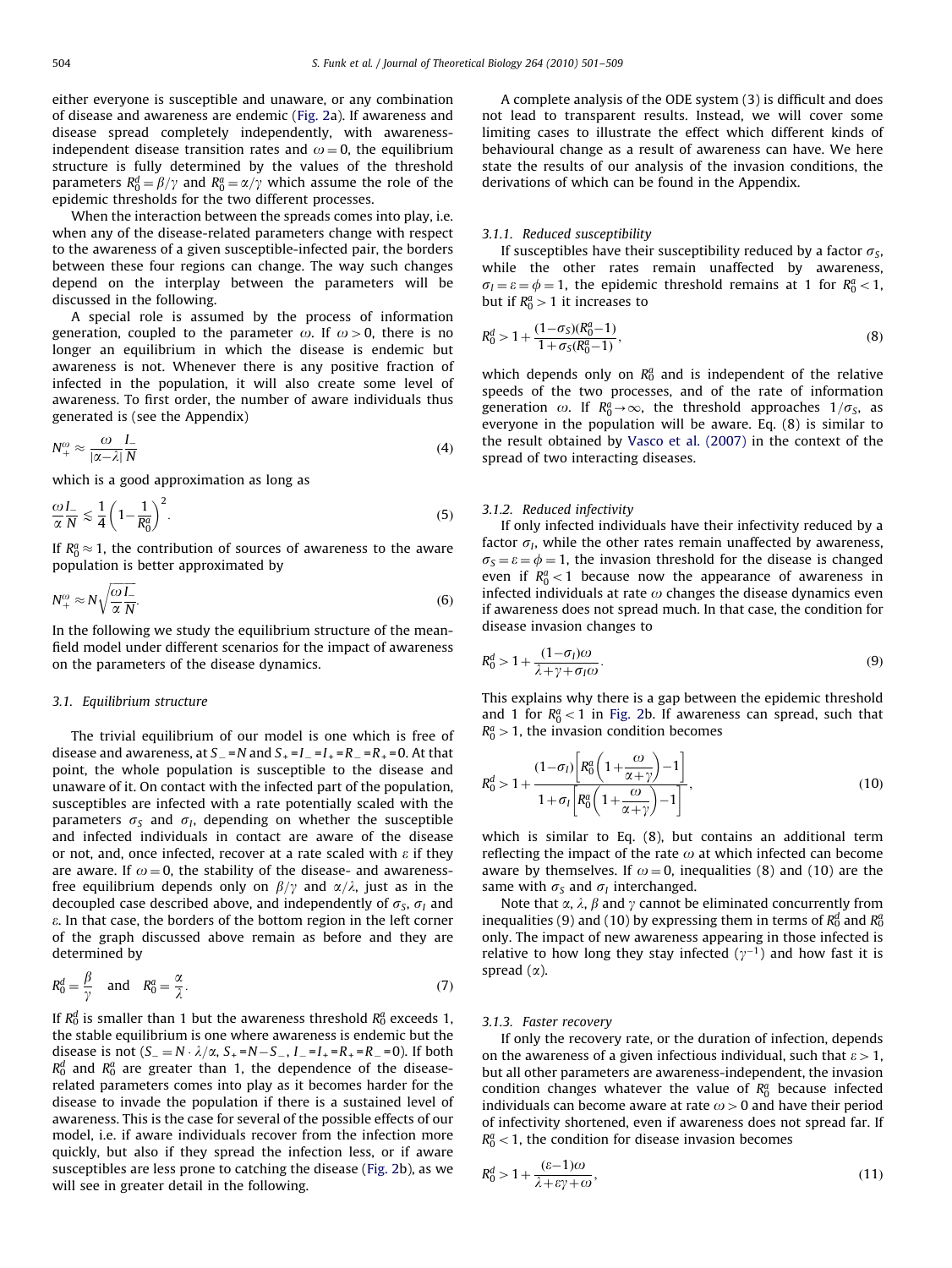which, again, causes a gap between the epidemic threshold and 1 for  $R_0^a < 1$  in [Fig. 2](#page-2-0)b. If  $R_0^a > 1$ , the invasion condition is

$$
R_0^d > 1 + \frac{R_0^a - 1 + \frac{\omega}{\alpha + \gamma + \omega}}{R_0^a + \frac{(\varepsilon - 1)\gamma}{\alpha + \gamma + \omega}} (\varepsilon - 1).
$$
 (12)

Again, the invasion conditions cannot be described by a simple relation between  $R_0^d$  and  $R_0^a$ , but only by a more complex relation of all parameters.

# 3.1.4. Longer preservation of immunity

If the duration of immunity  $\delta^{-1}$  depends on the awareness of individuals, this changes the fraction of infected and recovered in the endemic state, yet it does not affect the transitions between the equilibria. This is, to some extent, an artefact of the deterministic formulation of the model. If awareness is abundant, and it prolongs immunity by a large amount, the number of infected can drop so low that the deterministic approximation used here loses its value and stochastic extinction becomes likely enough to be relevant. However, we will not discuss this further in this paper.

## 3.1.5. Endemic equilibria

While we did not find analytical expressions for the exact levels of the endemic equilibria, they can be derived numerically, a few examples of which are shown in [Fig. 2](#page-2-0)c. Unlike with the invasion conditions shown in [Fig. 2](#page-2-0)b, which display a sharp threshold at  $R_0^a$ =1, there is a noticeable effect on the endemic equilibrium for  $R_0^a < 1$  as  $R_0^a$  approaches 1 because even if awareness cannot spread independently, a sizable part of the population will become aware, lowering the equilibrium density of infected individuals.

# 3.2. Pair approximation

While the mean-field approximation is useful in capturing general features of the model system, it does not contain a notion of spatial structure in the population as it assumes random mixing. As awareness spreads in the population in the mean-field model, it does so only by affecting an increasing fraction of the population which the disease encounters. This is reflected by the interaction terms which assume the form

$$
\dot{I} = +\beta \frac{1}{N} (I_{-} + \sigma_{I} I_{+}) (S_{-} + \sigma_{S} S_{+}) - \cdots
$$
 (13)

This form of interaction includes the assumption that the probability of any one infected to encounter an aware/unaware susceptible is proportional to the fraction of such individuals in the population.

If one wants to take into account effects of local interaction and the notion that awareness can be different around disease cases from other parts of the population, the system is more accurately described at the level of pairs. If we denote by  $[...]^d$  the number of pairs of two members of the population in given state with a potentially infectious contact, the interaction term becomes

$$
\dot{I} = +\hat{\beta}([S_{-}I_{-}]^d + \sigma_I[S_{-}I_{+}]^d + \sigma_S[S_{+}I_{-}]^d + \sigma_S \sigma_I[S_{+}I_{+}]^d) - \cdots,
$$
 (14)

where  $\hat{\beta} = \beta / k^d$  is the per-contact default infection rate if  $k^d$  is the number of disease contacts each individual possesses in the population, assumed here to be constant. Under the assumption of random mixing, i.e. if all contacts occur completely at random, we recover the well-mixed case described by the mean-field approximation, and  $[S_{\pm} I_{\pm}]^d = k^d S_{\pm} I_{\pm}/N$ . By describing the system at the level of pairs, however, we can capture situations

where [S $_{\pm}$  I $_{\pm}$ ]<sup>d</sup> is greater or smaller than in a completely random setting, including cases where, for example, members of the population with a potentially infectious contact in their neighbourhood have a higher awareness with respect to the rest of the population.

The build-up of correlations between states has been shown to be relevant to the description of spreading diseases in structured populations. In the absence of awareness the basic reproductive number of the disease at the level of pairs is given by

$$
R_0^d = C_{S-L}^d \frac{\beta}{\gamma},\tag{15}
$$

where

$$
C_{S-L}^d = \frac{N}{k^d} \frac{[S_{-}L_{-}]}{S_{-}L_{-}} \tag{16}
$$

is the correlation between unaware susceptibles and unaware infected on disease edges, i.e. their tendency of being neighbours on the network. This correlation can be shown to reach a quasiequilibrium very fast with respect to the disease dynamic, yielding the basic reproductive number as given by the pair approximation ([Keeling, 1999](#page-8-0))

$$
R_0^d = \left(1 - \frac{2}{k^d}\right) \frac{\beta}{\gamma}.\tag{17}
$$

In addition to capturing state correlations, a description on the level of pairs allows us to distinguish between the pathways underlying the spread of the different processes. We thus denote pairs on the disease network of potentially contagious contact with  $\left[\ldots\right]^d$ , and ones on the network of spreading awareness with  $[...]^a$ , so that the interaction terms for the spread of awareness assume the form

$$
\dot{S}_{+} = \dots + \hat{\alpha} ([S_{-}S_{+}]^{a} + [S_{-}I_{+}]^{a} + [S_{-}R_{+}]^{a}) \dots,
$$
\n(18)

where  $\hat{\alpha} = \alpha / k^a$  is the per-contact rate of awareness spread if  $k^a$  is the constant number of contacts each individual possesses on the network on which awareness spreads. Analogously to Eq. (15), we can define a basic reproductive number of awareness at pair level

$$
R_0^a = \mathcal{C}_{-+}^a \frac{\alpha}{\lambda},\tag{19}
$$

where

$$
C_{-+}^{a} = \frac{N}{k^{a}} \frac{[N_{-}N_{+}]^{a}}{N_{-}N_{+}}
$$
\n(20)

is the correlation between aware and unaware individuals on the network underlying the spread of awareness.

The six different states on two distinct edge types in our model result in a total number of 42 pair equations. Deriving them by hand is tedious to do and prone to errors. Therefore, we implemented an automated procedure to generate the equations from a given set of states, edge types and transitions. The resulting system of equations can be found in its full form in the online supporting material, while we elaborate on the exact way we treat the overlap between the two networks in the Appendix.

Analysing the system of equations produced from the pair approximation, we find that correlations can indeed play an intricate role in the interaction between spreading awareness and disease. The most pronounced difference in the dynamics of the correlations occurs in the initial phase of growth of a disease which breaks out in an almost completely susceptible population. Once the system comes close to equilibrium, the correlations converge to approximately 1, and network effects cease to play a significant role.

We can introduce correlation measures for the local interaction between disease and awareness. Concentrating, for example, on the effect of reduced susceptibility, i.e.  $\sigma_s$  < 1 while all other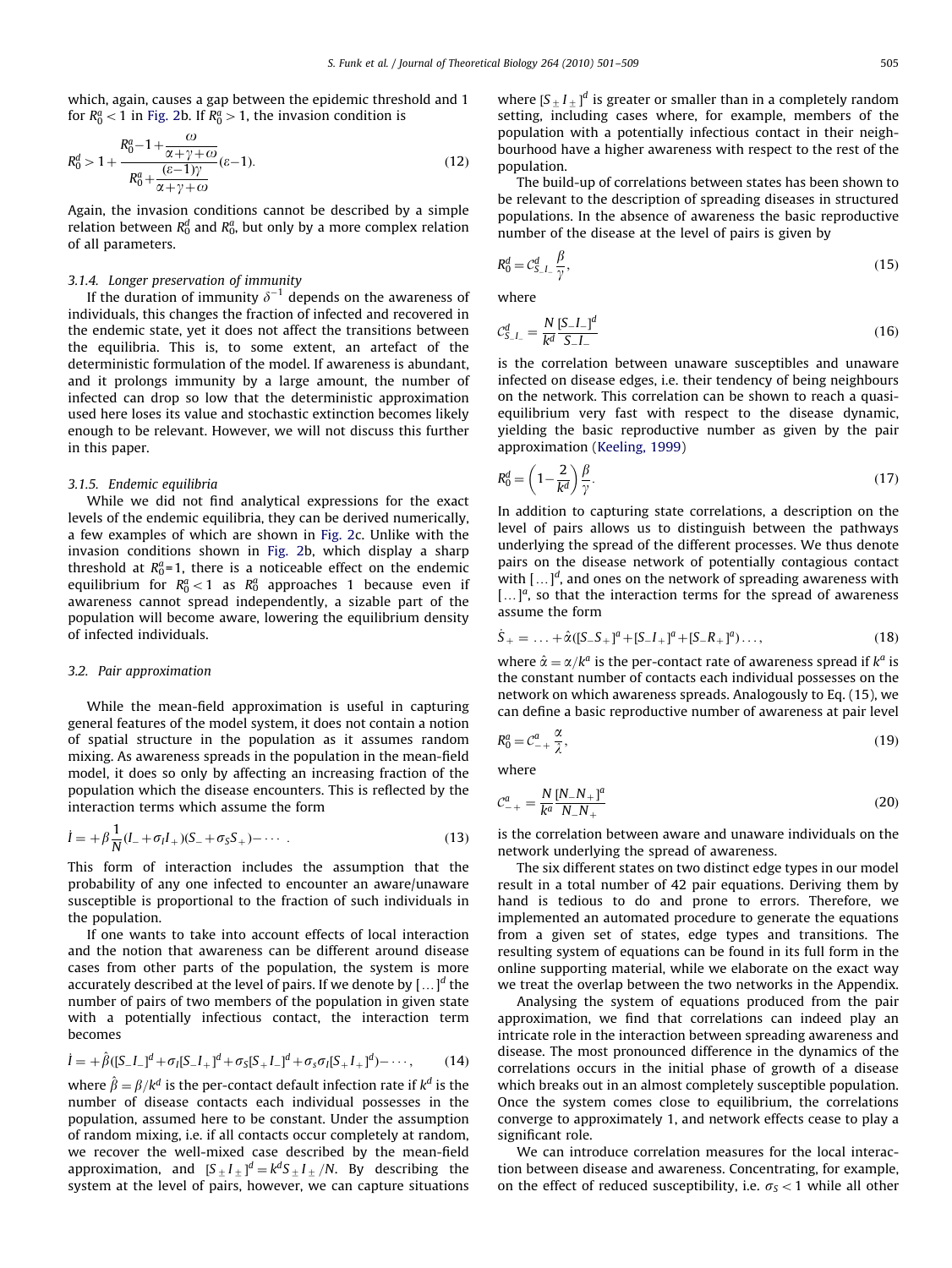

Fig. 3. Outbreak of disease and awareness on overlapping (dashed line) and nonoverlapping (solid line) networks in pair approximation. Thin lines indicate the correlation  $C_{S_+}^d$ , thick lines the number of infected  $(\sigma_S = 0.1, \sigma_I = \varepsilon = \phi = 1,$ <br>  $\hat{\beta} = 0.3$   $\hat{\alpha} = 0.1$ ,  $\lambda = \nu = \delta = 1$ ,  $\omega = 10$ )  $\hat{\beta} = 0.3, \hat{\alpha} = 0.1, \lambda = \gamma = \delta = 1, \omega = 10.$ 

rates are awareness-independent, the local accumulation of awareness around infected cases is captured by the correlation

$$
\mathcal{C}_{S_+I}^d = \frac{N \left[ S + I_- \right]^d + \left[ S + I_+ \right]^d}{S_+ (I_- + I_+)},\tag{21}
$$

which gives the tendency of aware susceptibles to be connected to infected individuals on the disease network.

With a large degree of overlap between the two networks, the approach to equilibrium can be different from the non-overlapping case. Generally, if  $R_0^d > 1$  and one starts with a few infected individuals, the disease goes through a phase of exponential increase before the equilibrium is approached. With a large degree of overlap between the two networks, the initial correlation between infected and aware individuals slows down the exponential increase, and the approach to equilibrium can be slower than what the well-mixed view predicts, even when they converge to the same equilibrium (Fig. 3).

To assess the impact of this initial mitigation of the growth of the disease, we tracked the number of individuals infected in a single outbreak as predicted by the pair approximations as well as by stochastic simulations. The results reveal an effect not predictable by the mean-field approximation but captured by the pair dynamics. If  $R_0^a < 1$ , and the two networks do not overlap, there is no noticeable effect of awareness on outbreak sizes, just as in the mean-field approximation. If, however, the networks do overlap, the pair approximation suggests that an increasing  $R_0^d$  is necessary for an outbreak to grow to a given size, the strongest relative change occurring when  $R_0^a \approx 1$ , i.e. when the spread of awareness is nearly critical (Fig. 4). In that case, the equilibrium number of aware individuals is approximately 0, but any awareness which appears in the population either establishes itself at a small number (if  $R_0^a \gtrsim 1$ ) or subsides only slowly (if  $R_0^a \lesssim 1$ ). Now, if the networks overlap strongly, awareness appears in infected cases (at rate  $\omega$ ) and spreads around these, so that  $[SI]^d$  pairs tend to be of type  $[S_+I_+]^d$  with the corresponding reduction in transmission rate.

If  $R_0^a < 1$ , the effect on the outbreak size on overlapping networks is caused by minor outbreaks of awareness generated around infected cases, which themselves are sources of awareness. As these outbreaks are generally of small size because  $R_0^a < 1$ , different timescales between the two spreading processes make no big difference. If, on the other hand,  $R_0^a > 1$ , awareness is able to spread and establish itself in the population even without being refreshed by infected cases. Now, for the same combination of  $R_0^d$  and  $R_0^a$ , the relative timescales between the two processes



Fig. 4. Iso-line of 4% infected in an outbreak for overlapping (solid, open triangles/ circles) and non-overlapping (dashed, closed triangles/circles) networks as described by the pair approximations (lines) and measured in stochastic simulations (points), for awareness spreading slowly (thin lines, circles,  $\hat{\alpha} = \hat{\beta}$ ) or fast (thick lines, triangles,  $\hat{\alpha} = 5\hat{\beta}$ ). The shown values of  $R_0^d$  and  $R_0^a$  are the basic reproductive numbers of disease and awareness, respectively, as given by the pair approximation. The value of 4% was chosen so the lines converge to  $R_0^d$ =1 if  $R_0^a$ =0.

determine how quickly awareness takes over large parts of the population, and consequently how early it can have a strong influence on the disease outbreak. Keeping  $R_0^a$  constant but increasing  $\hat{\alpha}$ , we observe an increased effect on the quenching of the epidemic (Fig. 4).

The results presented here apply to relatively unclustered networks. While we did extended the methods devised by [Keeling](#page-8-0) [\(1999\)](#page-8-0) for pair approximations on clustered networks to our more complex system, these failed to generate convincing results or capture any of the effects we previously showed to operate when disease and awareness interact on clustered networks ([Funk et al.,](#page-8-0) [2009\)](#page-8-0). In fact, we found that the sheer complexity of the system of equations resulting from the pair approximation we derived made it difficult to go beyond the simple observations presented here.

# 4. Discussion

We find the impact of spreading awareness on endemic disease to be manifested in two different phenomena. On one hand, it changes the invasion conditions between a disease-free and endemic equilibrium, and can make it impossible for a disease to establish itself in the population. This effect is well captured by the mean-field approximation, as the situation in endemic equilibrium is usually close to well-mixed, and the disease is evenly distributed in the whole population rather than local to a particular part of it. We have recently learnt that in parallel [Kiss et al. \(2009\)](#page-8-0) have independently formulated and analysed a similar model with results that are in line with our findings.

Reduced infectivity or shorter duration of infection of those aware and infected as well as reduced susceptibility of aware susceptibles, or a combination of the three, all make it more difficult for the disease to establish itself in the population. If infected individuals act as sources of awareness, reduced infectivity, for example due to self-imposed quarantine or practise of better hygiene can raise the threshold for disease invasion even if awareness does not spread in the population. The same holds if those infected spread the disease for shorter periods, for example because they take medication to recover quicker. A longer duration of immunity of aware recovered individuals, on the other hand,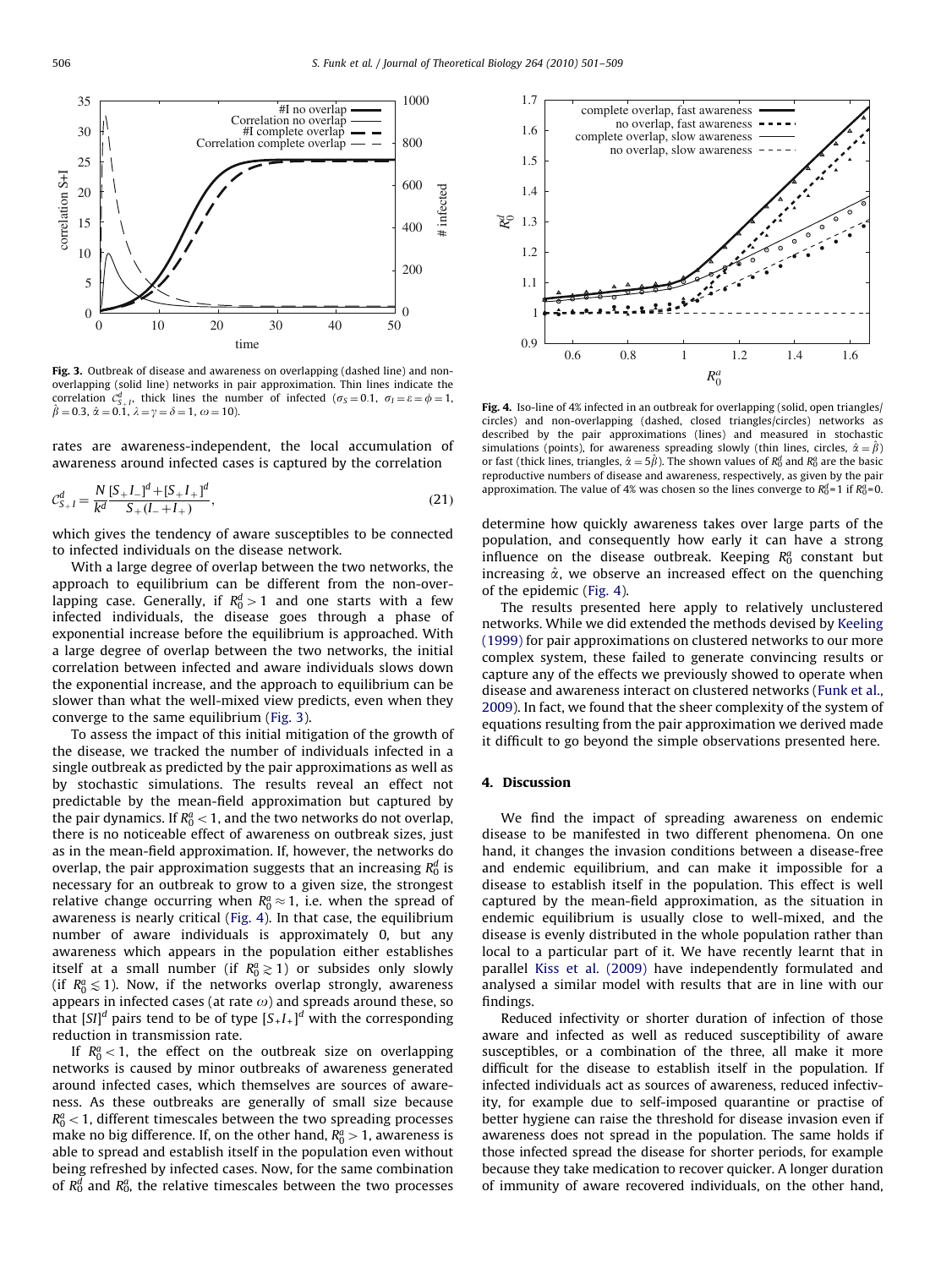lowers the disease prevalence in the endemic equilibrium, yet it does not change the invasion conditions. As we have shown previously, such effects on the invasion threshold can be observed in a well-mixed population only if awareness does not deteriorate as it spreads through the population [\(Funk et al., 2009](#page-8-0)).

A second effect is the deceleration of the spread of a disease as it approaches equilibrium. In the initial phase of the outbreak, local correlations between disease and awareness can be important. If the networks overlap more, the outbreak is slowed down more effectively, a phenomenon which the mean-field approximation fails to capture, and which is particularly pronounced if the spread of awareness is nearly critical. If awareness spreads sufficiently to establish itself in the population on a larger scale, its initial impact on an outbreak is largely determined by its relative speed with respect to the spreading disease.

Part of the resulting structure of equilibria is similar to what has previously been found for the interaction between two pathogens, where one provides immune enhancement, i.e. improved immune response to the other ([Vasco et al., 2007\)](#page-8-0). In addition, we have shown both the use and limitations of using pair approximation to describe the resulting interaction, especially as potential difference in the contact structures underlying the spread of the representative pathogen comes into play. While the pair approximation allowed for the study of situations of varying network overlap, it necessitated an automated procedure to generate the vast number of equations required. At the same time, the system became so complex that it was almost completely opaque to deeper analysis.

To conclude, we have investigated a simple model for the contemporaneous spread of two processes, where spreading awareness can inhibit the spread of a disease. A systematic investigation of the different possible consequences for the spread of the pathogen yielded the impact on the course of the disease when parts of the population change their behaviour as a result of becoming aware to the presence of the disease. The methods developed here, however, are by no means limited to this particular case, and should provide a useful set of tools for any investigation of multiple and interacting spreading processes, whether it be rumours, opinions, pathogens or multiple strains of the same pathogen.

#### Acknowledgements

The authors would like to express their gratitude to Chris Watkins, Nico Stollenwerk, Matt Keeling and Richard White for helpful discussions.

This research was funded by the UK Engineering and Physical Sciences Research Council through standard research Grant number EP/D002249/1.

## Appendix A. Level of awareness generated by sources

Including infecteds as sources of awareness, the equation determining the awareness dynamics reads

$$
\dot{N}_{+} = \alpha N_{+} \frac{N_{-}}{N} - \lambda N_{+} + \omega I_{-}.
$$
\n(22)

Substituting  $N_{-} = N - N_{+}$  and solving for  $N_{+} = 0$  yields the two equilibria

$$
N_{+} = N \left[ \frac{1}{2} \left( 1 - \frac{\lambda}{\alpha} \right) \pm \sqrt{\frac{1}{4} \left( 1 - \frac{\lambda}{\alpha} \right)^{2} + \frac{\omega}{\alpha} \frac{l}{N}} \right] \tag{23}
$$

subject to the equilibrium value of  $I_-$  which can be determined only from the full system of ODEs (3). If the second summand under the square root of Eq. (23) is smaller than the first, or

$$
\frac{\omega L}{\alpha N} \lesssim \frac{1}{4} \left( 1 - \frac{\lambda}{\alpha} \right)^2,\tag{24}
$$

Eq. (23) is well approximated by expanding around  $(\omega L)/(\alpha N) \approx 0$ , to first order

$$
N_{+} = N \left[ \left( \frac{1}{2} \pm \frac{1}{2} \right) \left( 1 - \frac{\lambda}{\alpha} \right) + \frac{\omega}{|\alpha - \lambda|} \frac{I_{-}}{N} + o \left( \frac{\omega I_{-}}{\alpha N} \right)^{2} \right],
$$
 (25)

with the minus sign yielding a stable and positive equilibrium for  $R_0^a < 1$  and the positive sign for  $R_0^a > 1$ . Therefore, if  $R_0^a$  is sufficiently different from 1, the contribution of sources is awareness is approximately

$$
N_{+}^{\omega} \approx \frac{\omega}{|\alpha - \lambda|} \frac{I_{-}}{N}.
$$
 (26)

If, on the other hand, the first summand under the square root of Eq. (23) is greater than the first, or if  $R_0^a \approx 1$ , and

$$
\frac{\omega I_{-}}{\alpha N} \gtrsim \frac{1}{4} \left( 1 - \frac{\lambda}{\alpha} \right)^2,\tag{27}
$$

a better approximation can be obtained by expanding around  $(1/2)(1-\lambda/\alpha)$ , yielding

$$
N_{+} = N \left[ \frac{1}{2} \left( 1 - \frac{\lambda}{\alpha} \right) + \sqrt{\frac{\omega L}{\alpha N}} + o \left( \frac{1}{2} \left| 1 - \frac{\lambda}{\alpha} \right| \right)^{2} \right],
$$
 (28)

such that the contribution of awareness is

$$
N_{+}^{\omega} = N \sqrt{\frac{\omega}{\alpha}} \frac{I_{-}}{N}.
$$
 (29)

## Appendix B. Mean-field equilibria

Setting the derivatives to zero in the system of Eqs. (3), we find the following equilibria:

## B.1. All unaware and susceptible

$$
S_{-} = N, \quad S_{+} = I_{-} = I_{+} = R_{-} = R_{+} = 0. \tag{30}
$$

The corresponding eigenvalues are

$$
\xi_1 = 0,
$$
  
\n
$$
\xi_2 = \alpha - \lambda,
$$
  
\n
$$
\xi_3 = -\delta,
$$
  
\n
$$
\xi_4 = -\phi \delta - \lambda,
$$

$$
\xi_5 = \frac{1}{2}(\beta - (\epsilon + 1)\gamma - \lambda - \omega - \sqrt{(\beta + (\epsilon - 1)\gamma + \lambda - \omega)^2 + 4\sigma_1\beta\omega}),
$$

$$
\zeta_6 = \frac{1}{2}(\beta - (\varepsilon + 1)\gamma - \lambda - \omega + \sqrt{(\beta + (\varepsilon - 1)\gamma + \lambda - \omega)^2 + 4\sigma_I \beta \omega}).
$$
 (31)

Eigenvalues with positive real part, as associated with instability, can arise if  $\alpha > \lambda$  (eigenvalue  $\xi_2$ ), or if (eigenvalue  $\xi_6$ )

$$
0 < (\beta + (\varepsilon - 1)\gamma + \lambda - \omega)^2 + 4\sigma_1 \beta \omega - (\beta - (\varepsilon + 1)\gamma - \lambda - \omega)^2,
$$
  
\n
$$
0 < (\beta - \gamma - \omega)(\varepsilon \gamma + \lambda) + \sigma_1 \beta \omega,
$$
  
\n
$$
0 < \beta \left(1 + \sigma_1 \frac{\omega}{\varepsilon \gamma + \lambda}\right) - \gamma - \omega,
$$
\n(32)

which, with  $R_0^d = \beta/\gamma$  yields inequalities (9) and (11).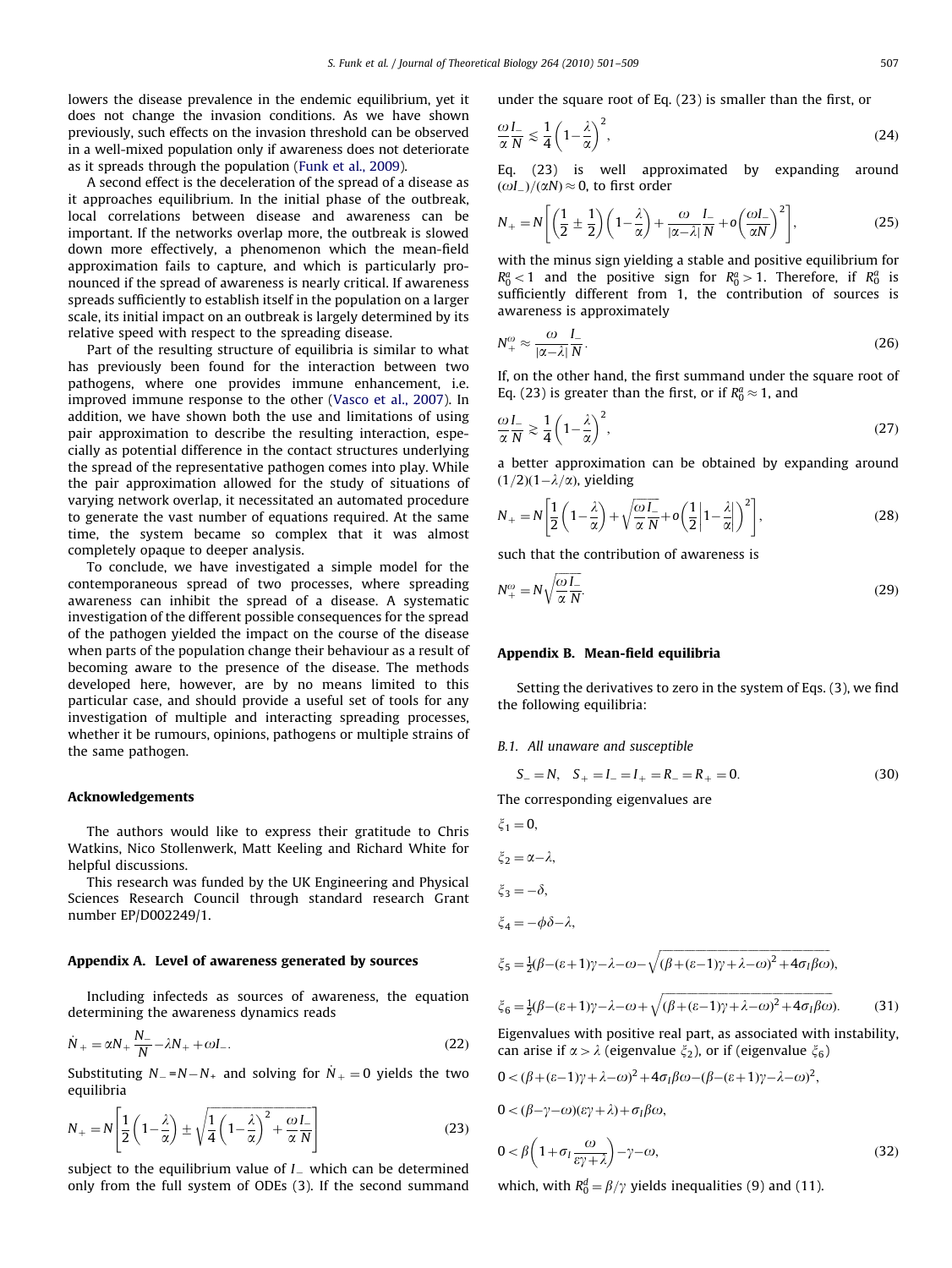B.2. No infection, awareness endemic

$$
S_{-} = \frac{\lambda}{\alpha} N, \quad S_{+} = \left(1 - \frac{\lambda}{\alpha}\right) N, \quad L = I_{+} = R_{-} = R_{+} = 0. \tag{33}
$$

The corresponding eigenvalues are

$$
\varphi_2 = \lambda - \alpha,
$$
  
\n
$$
\varphi_3 = \frac{1}{2} \left( -\alpha - (1 + \phi)\delta + \sqrt{(\alpha + (1 - \phi)\delta)^2 - 4(1 - \phi)\delta\lambda} \right),
$$
  
\n
$$
\varphi_4 = \frac{1}{2} \left( -\alpha - (1 + \phi)\delta - \sqrt{(\alpha + (1 - \phi)\delta)^2 - 4(1 - \phi)\delta\lambda} \right),
$$
\n(34)

and another pair of eigenvalues which are too complex to offer straightforward interpretation, for which reason we state them only under the scenarios used in the main text. Besides these, the only eigenvalue which can have positive real part is  $\varphi_2$ , if  $\lambda > \alpha$ . Since we assume awareness to prolong the duration of immunity,  $\phi$  < 1, and therefore  $\varphi_3$  < 0 and  $\varphi_4$  < 0.

• Reduced susceptibility

$$
0 \le \sigma_S < 1, \quad \sigma_I = \varepsilon = \phi = 1 \tag{35}
$$
\nyields

$$
y_{\text{rel}}
$$

$$
\varphi_5 = \sigma_S \beta - \gamma + (1 - \sigma_S) \beta \frac{\lambda}{\alpha},
$$
  
\n
$$
\varphi_6 = -\alpha - \gamma - \omega,
$$
\n(36)

with instability following if inequality (8) holds.

• Reduced infectivity

$$
0 \le \sigma_I < 1, \quad \sigma_S = \varepsilon = \phi = 1 \tag{37}
$$

yields two more eigenvalues which are tedious to write down but from which inequality (10) follows.

• Shorter duration of infection

$$
\varepsilon > 1, \quad \sigma_S = \sigma_I = \phi = 1 \tag{38}
$$

yields two more eigenvalues which again are tedious to write down but from which inequality (12) follows.

# Longer duration of immunity

$$
0 \le \phi < 1, \quad \sigma_S = \sigma_I = \varepsilon = 1 \tag{39}
$$

yields

$$
\varphi_5 = \beta - \gamma,
$$

$$
\varphi_6 = -\alpha - \gamma - \omega,\tag{40}
$$

which do not change the invasion conditions from a model without awareness.

## B.3. All unaware, infection endemic

As discussed in the main text, in this equilibrium there is no awareness at all only if  $\omega = 0$ . In that case,

$$
S_{-} = \frac{\gamma}{\beta} N, \quad I_{-} = \frac{\beta - \gamma}{\beta} \frac{\delta}{\gamma + \delta}, \quad R_{-} = \frac{\beta - \gamma}{\beta} \frac{\gamma}{\gamma + \delta}, \quad S_{+} = I_{+} = R_{+} = 0 \tag{41}
$$

and the eigenvalues are

 $\eta_1 = 0,$ 

$$
\eta_2=\alpha{-}\lambda,
$$

$$
\eta_3 = \frac{1}{2} \left( -\frac{(\beta + \delta)\delta}{\gamma + \delta} - \sqrt{\left[ \frac{(\beta + \delta)\delta}{\gamma + \delta} \right]^2 - 4(\beta - \gamma)\delta} \right),
$$

$$
\eta_4 = \frac{1}{2} \left( -\frac{(\beta + \delta)\delta}{\gamma + \delta} + \sqrt{\left[ \frac{(\beta + \delta)\delta}{\gamma + \delta} \right]^2 - 4(\beta - \gamma)\delta} \right),
$$
(42)

and two more eigenvalues which are too complicated to allow for simple insights but can be shown to be greater than 0 only if  $\gamma > \beta$ , which also holds for  $\eta_4$ , while  $\eta_3$  is always less than 0. The other possibility for instability can be found in  $\eta_2$ , which becomes greater than 0 if  $\lambda > \alpha$ .

## B.4. Infection and awareness both endemic

While equilibria with both infection and awareness spreading can be observed in numerical simulations, we did not find corresponding simple analytic expressions. However, as the invasion thresholds to the other areas in the parameter space have been identified, little additional insight could be expected here.

## Appendix C. Pair approximation

We here derive and state the equations obtained by closing the system at the level of pairs. In principle, one needs to distinguish between three different types of contacts for each pair of states: those describing contacts which have a disease link only but cannot spread awareness, those that spread awareness but cannot spread the disease, and lastly those that can spread both. We here employ the simplified notations  $[\,\dots]^{d}$  and  $[\,\dots]^{a}$  to describe all state pairs being able to spread disease and awareness, respectively, irrespective of whether they also spread the other (see [Fig. 5](#page-8-0)). We then approximate the number of disease contacts of a given pair of states which can also spread awareness by multiplication with

$$
q_{a|d} = \frac{|E^d \cap E^a|}{|E^d|},\tag{43}
$$

where  $|E^d|$  is the total number of edges on the disease network and  $|E^d \cap E^a|$  the number of edges pertaining to both networks. The fraction  $q_{\text{add}}$  therefore gives the probability of a randomly chosen pair of neighbours with a disease edge between them to also be able to spread awareness. Analogously, we define

$$
q_{d|a} = \frac{|E^d \cap E^a|}{|E^a|},\tag{44}
$$

which we will use to approximate the number of awareness contacts of a given pair of state which can also spread the disease. Thus, if disease and awareness contacts are completely distinct and the two networks share no edges at all,  $q_{a|d} = q_{d|a} = 0$  because  $E^d \cap E^a = \emptyset$ . Moreover,  $q_{d|a} = 1$  if  $E^a \subseteq E^d$  and  $q_{a|d} = 1$  if  $E^d \subseteq E^a$ . If all contacts can spread both processes and the two networks overlap completely,  $q_{a|d} = 1$  and  $q_{d|a} = 1$ . Note, however, that this measure is not symmetric and generally  $q_{a|d} \neq q_{d|a}$  [\(Fig. 6](#page-8-0)).

To close the system at the level of pairs, we approximate state triples using a pair approximation framework ([Levin and Durrett,](#page-8-0) [1996](#page-8-0)). We use  $[ABC]^{xy}$  to denote the number of triples in states A, B and C, where A and B are connected by an edge of type  $x$  and B and C are connected by an edge of type  $y$ ,  $x$  and  $y$  standing for either  $d$ or a (see [Fig. 5\)](#page-8-0). Following [Keeling \(1999\)](#page-8-0), the pair approximation then yields

$$
[ABC]^{\text{xy}} \approx \frac{k^{\text{y}} - q_{\text{y|x}}}{k^{\text{y}}} \frac{[AB]^{\text{x}}[BC]^{\text{y}}}{B} = \zeta^{\text{xy}} \frac{[AB]^{\text{x}}[BC]^{\text{y}}}{B},\tag{45}
$$

 $\omega_i = 0$